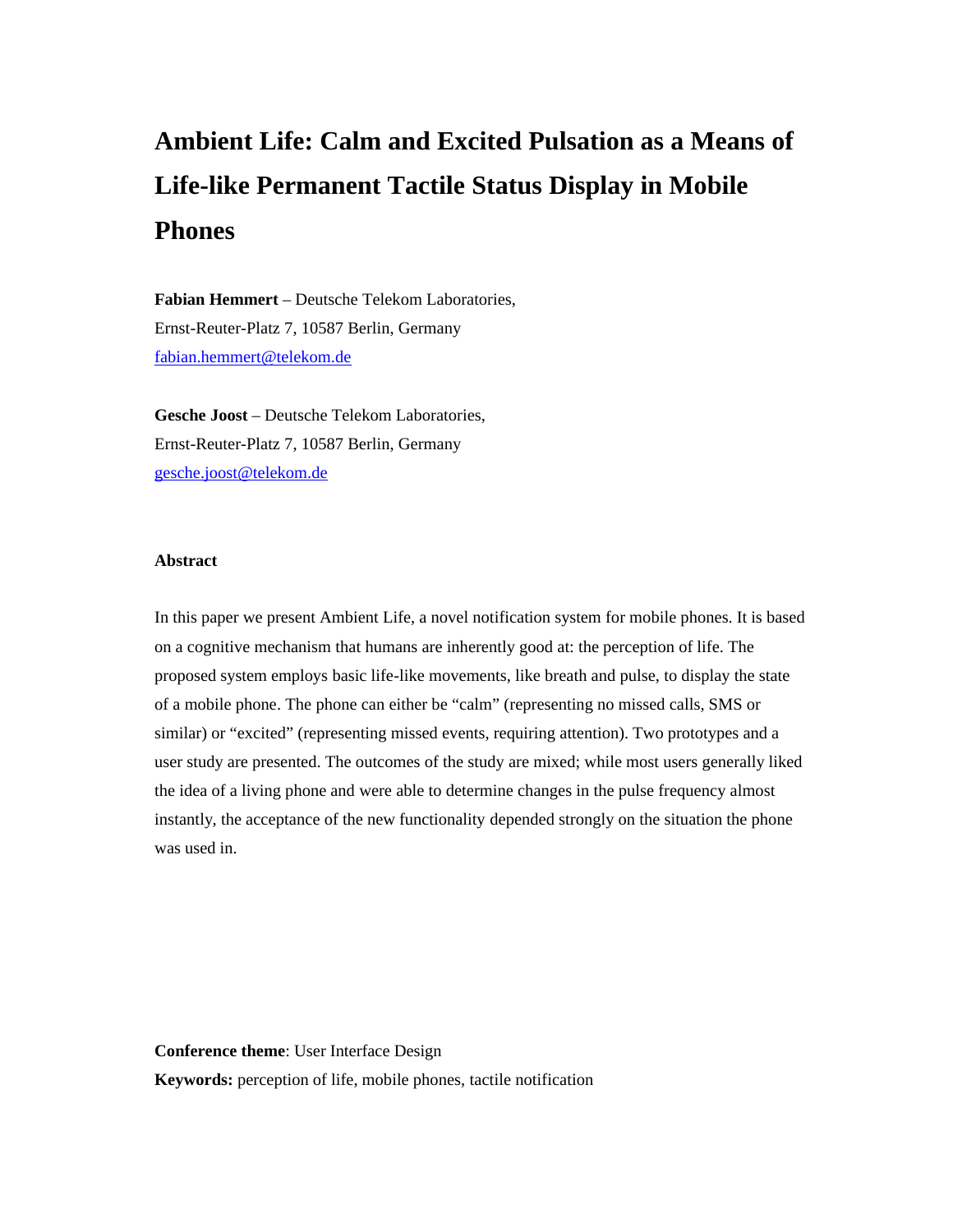## **Introduction**

Overload, distraction and interruption are major problems in the information age [**2**, **7**, **20**] – an issue that often motivated investigations in the field of *ambient displays*. Designed to present information at the edge of perception, they have been integrated into furniture objects [**8**] and architecture [**11**], and, more recently, also into mobile phones. These explorations included various wearables [**5**, **18**] and accessories [**6**], and also the mobile phone's display [**15**] itself.

More specifically, *tactile interaction design* has attracted special attention within the field of ambient displays, leading to new approaches to mobile ambient displays, including excitatory feedback [**19**], shape [**9**] and surface changes [**10**]. All of these, even though most of them are still on the level of prototypes, seem indeed more viable than audiovisual cues, given the sensory limitations of mobile HCI.

Creating ambient awareness for the phone's state is a worthwhile undertaking, given the omnipresence of the mobile phone, and the issues of overload, distraction and interruption mentioned above – just recently, new psychosomatic syndromes, such as the *phantom ringing* and the *phantom vibration* have been described [**7**].

This reveals a remarkable gap: In mobile phones, notification and distraction make up a striking dilemma [**3**]. The current problem with mobile phones is that they notify the user at the time of an event, but remain silent afterwards. This lures their users into states of permanent checking, as they have to pull out the phone of their pockets to see if it displays a missed event. That stresses the question of how people could be constantly aware of state of their phone, *without* being overloaded or distracted.

If we understood more about permanent ambient information displays in mobile phones, this would eventually allow designers to create systems of less overload, less distraction and less interruption, and could henceforth help users to interact with technology more calmly [**17**] and conveniently.

It should be noted that, even if we eventually found a way people *could* be ambiently aware of their phones' states, we cannot judge if they actually *should* be. Still, we claim that current notification principles in mobile phones, ringing and vibration bursts limited to the duration of an incoming event, are not truly satisfying, and could at least be augmented by a system of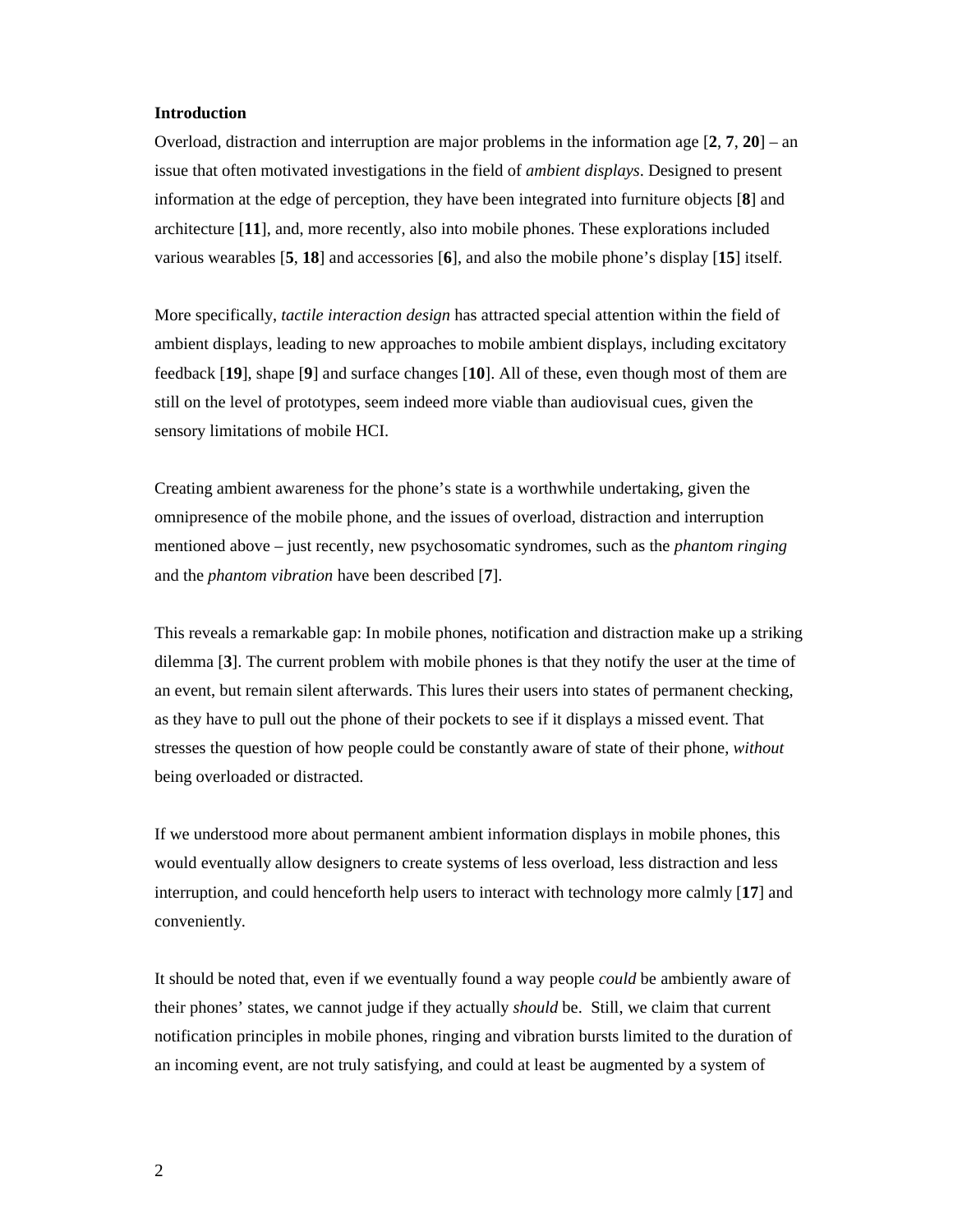permanent information display, based on something that humans are fundamentally good at: The perception of life.

# **Hypothesis**

As psychological research has indicated, humans are inherently well-trained to perceive life [**14**, **13**, **4**]. Therefore, signs of life could be a rewarding approach to notification in mobile phones: An interaction principle based on these signals could allow the user to get a *feeling for the device*. Ideally, as we have pointed out above, this would make use of neither the auditory nor the visual channel, and rather subtly communicate through the channel of tactility. Such a system would not replace traditional patterns like ringing or vibration alerts, but rather fills the "gaps" between events (Fig.1).



Fig. 1: Traditional notification system (top), proposed system (bottom)

We propose *Ambient Life*, a mobile phone, using a number of actuators to constantly simulate basic life-like signals like breathing and pulse. These tokens are used to articulate the state of the phone in a subtle, natural manner.

The system simulates *excitement* (high pulse, as for a missed call/sms/appointment) and, more importantly, *calmness* (normal pulse, i.e. as for sufficient battery, good network reception, and no missed events). Opposed to all other mobile phones, it actively communicates that everything is fine, and that there is *no need to check* it.

As an initial prototype, we equipped an empty mobile phone shell with two servo motors and two vibration motors (Fig. 2). Due to the power consumption and the sheer size of the motors, the system was simply not suitable for actually mobile usage.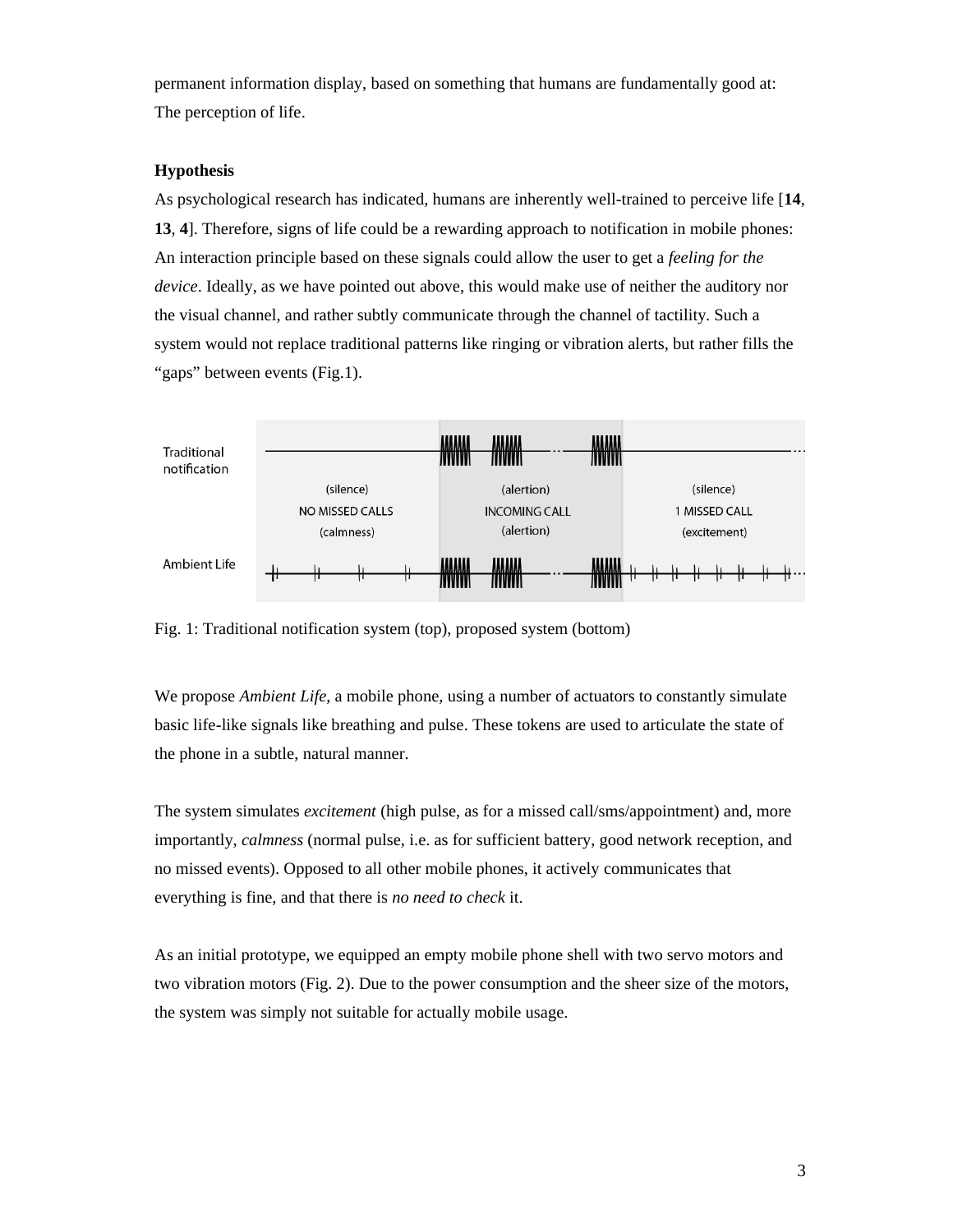

Fig. 2: First prototype; mobile phone case with servo motors ("breast" and "stomach")

Permanent tactile input in a life-like manner from a mobile phone, however, raises several questions that should indeed be investigated mobile phone study. We therefore decided to utilize the vibration motor that is already used in most mobile phones and develop a piece of software that would power the motor in a pulse-like rhythm. Even though this meant that we would no longer be able to include the "breathing" expansion of the phone, this would, in turn, allow us to make real-life observations. Would users take notice of a change in the vibration pattern? Or would permanent tactile actuation simply annoy them? In order to find out if the proposed functionality is a suitable means of permanent tactile notification on mobile phones, these questions need to be answered. We formalized them into two hypotheses:

H1 (Habituation hypothesis): The pulse is habituated after a certain time, and not distracting the user any longer.

H2 (Change detection hypothesis): Sudden changes in the vibration pattern (such as a change from "calm" to "excited") are noticed immediately if body contact is upheld.

## *Prototype*

The mobile phone we used for the real-life study was the SonyEricsson W880i (Fig. 3). We wrote a Java application that controlled the phone's vibration motor in the desired way: By powering the motor for less than 20 milliseconds, it was possible to rotate its excenter axis less for than one full circular motion, resulting in, rather than a vibration, a single distinct beat. Shortening and enhancing the time that the motor is powered results in respectively more subtle, incomplete beats, or, if enhanced enough, in the typical "incoming call" vibration.

The phone switched between two states: "calm" (ca. 50 heartbeats per minute) and "excited" (ca. 100 heartbeats per minute). The software used did not access the actual call log of the mobile phone, as opposed to the original concept posed; instead, we simulated incoming events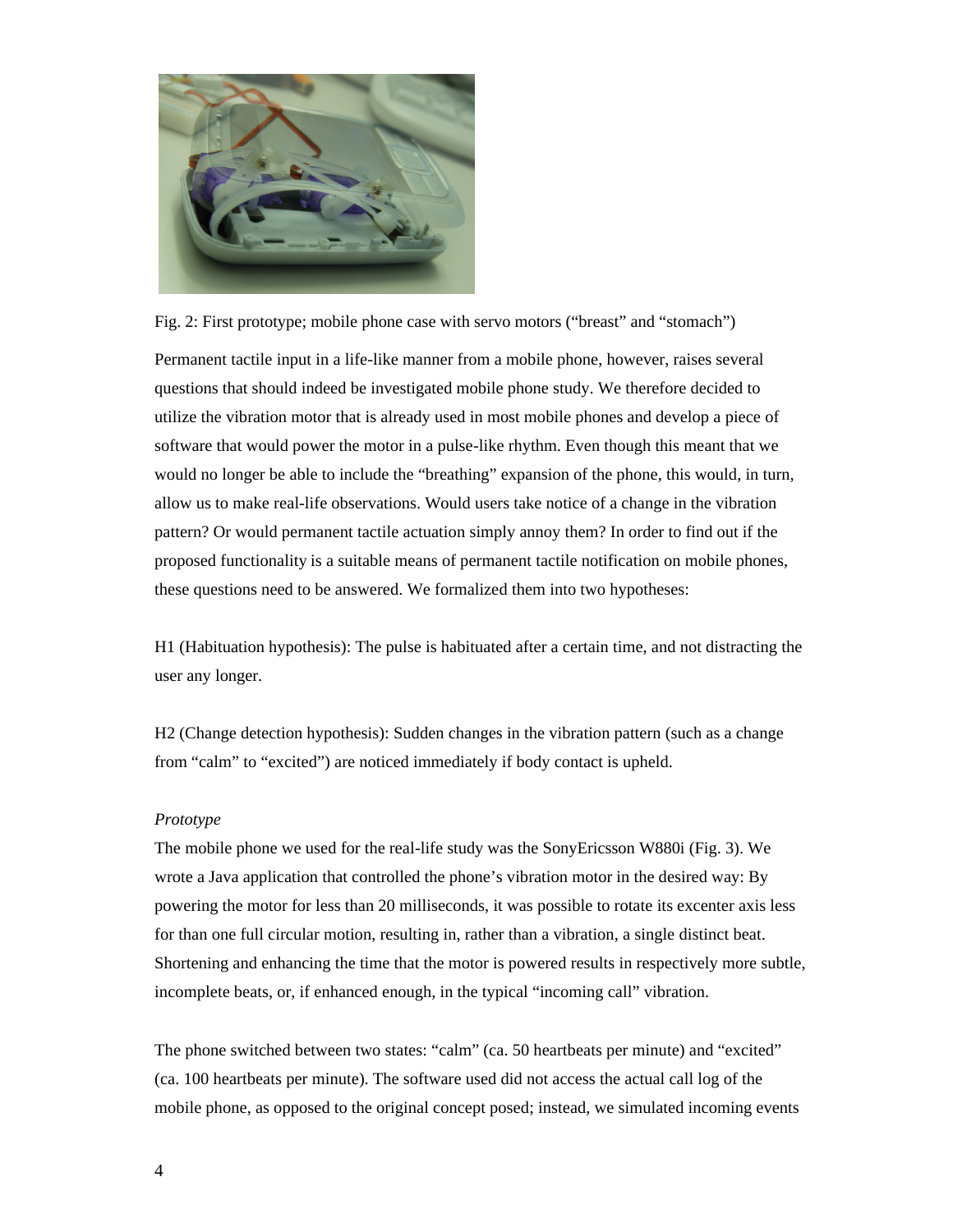and set the phone to "excited" every  $120\text{min} \pm 10\text{min}$ . The phone remained "calm" from 9 p.m. to 9 a.m., which was a fact the users were informed about in advance. The battery of the phone usually lasts for about 40 hours, but due to the power consumption of the vibration motor, it went down to a maximum of 6 hours in the study.



Fig. 3: Second prototype, with keyboard configuration

# *Data collection methods*

The conducted study combines two parts of qualitative research: (1) User observation and diaries, and (2) user interviews. The diaries include both hand-written diaries and automatically generated log files on the phones used. The interviews were semi-structured; the users were asked open-ended questions about their experience with the phone.

The phones were able to switch between "calm" and "excited", and users were asked to press "OK" as soon as they noticed that the phone was in the "excited" mode. The phones were logging every event and every key press to a text file, which allowed us to measure the reaction times to changing vibration patterns ("calm  $\rightarrow$  excited").

After the test, the users were interviewed, and the interviews were recorded on video tape. The questions asked included "How did the feeling of the pulse change for you, after the first hours?" and "Did you encounter any situations in which the pulse was either very pleasant, or very annoying?" and further questions regarding the subjective experience.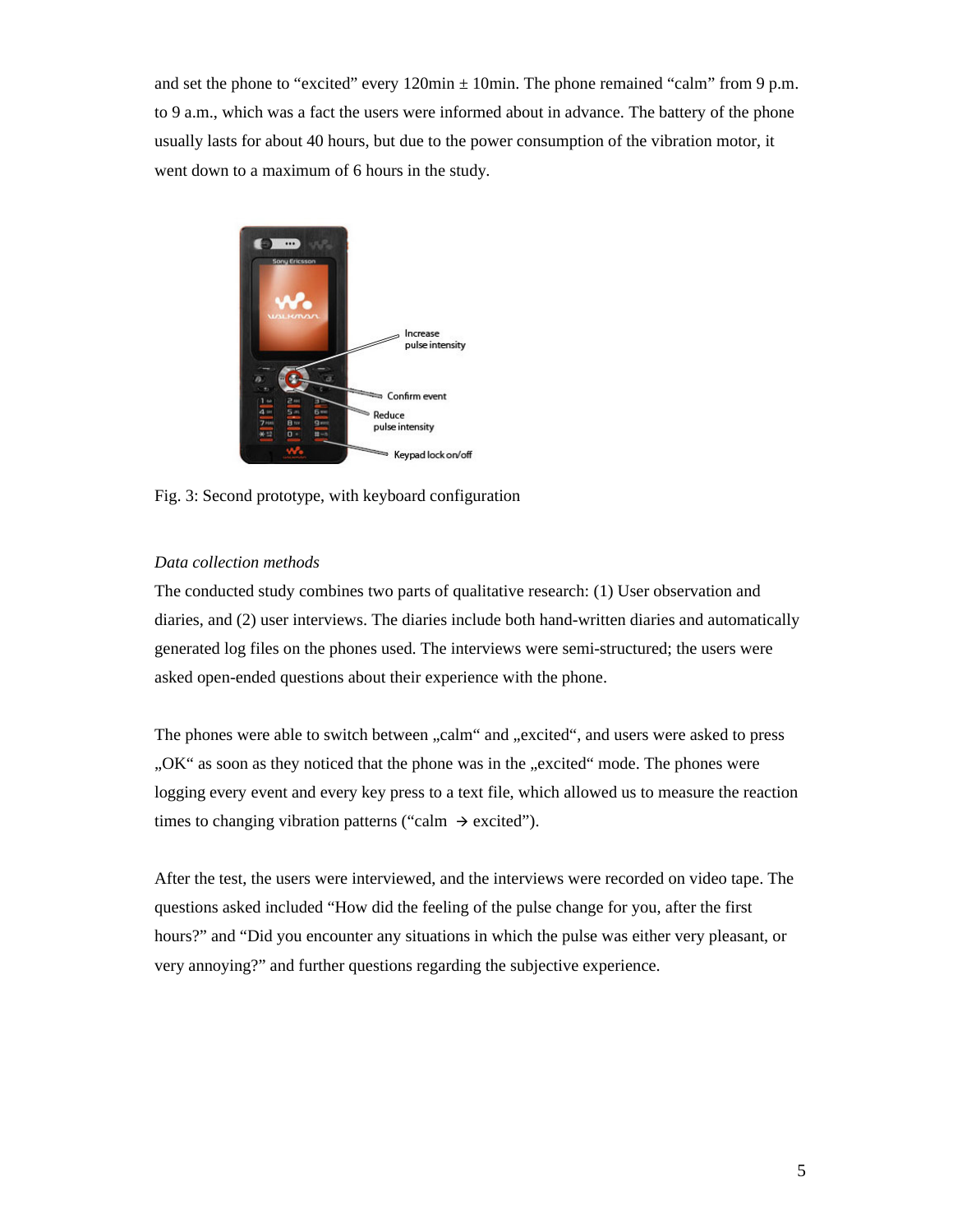## *Users*

7 users (3f, 4m, 20-33 yrs.) took part in the user study. As a short survey revealed, their mobile phone behavior varied; among them were both frequent and occasional users. They were not informed about the expected outcomes in advance.

#### *Task*

The subjects were asked to wear the phone in a comfortable way: They were allowed to adjust the *intensity of the pulse* (while the *frequency* of the pulse was determined by the state of the system). They were not required to carry the phone all the time. They were encouraged to keep a simple, hand-written diary during the test period, with special regard to different situations (train, bus, office, bed, etc.). As the battery life of the phone had decreased to a maximum of 6 hours; the users would eventually have to charge the phone. The duration of the test varied between the users, four users kept it for 12 hours, three kept the prototype for 3 days.

## **Results**

In this section, we present the results of the study, beginning with the quantitative part, and continuing with the qualitative part.

We recorded 178 "excitement  $\rightarrow$  confirmation" events. The measured occurences of different reaction times are depicted in Fig. 4. The overall range of the reaction times to an "excited" event was broad; we were, however, able to categorize three groups, one accumulating around an average time of 5 seconds, one accumulating around an average time of 12 seconds, and a long, flat tail from 20 seconds up to 20 minutes (which is not entirely depicted in Fig. 4). The users changed the pulse intensity, on average, every hour. We found, however, no effect of the pulse intensity on the reaction time.



Fig. 4: Event reaction times histogram (< 50 seconds), summits at 5 seconds ("immediate response") and 12 seconds ("delayed rsponse").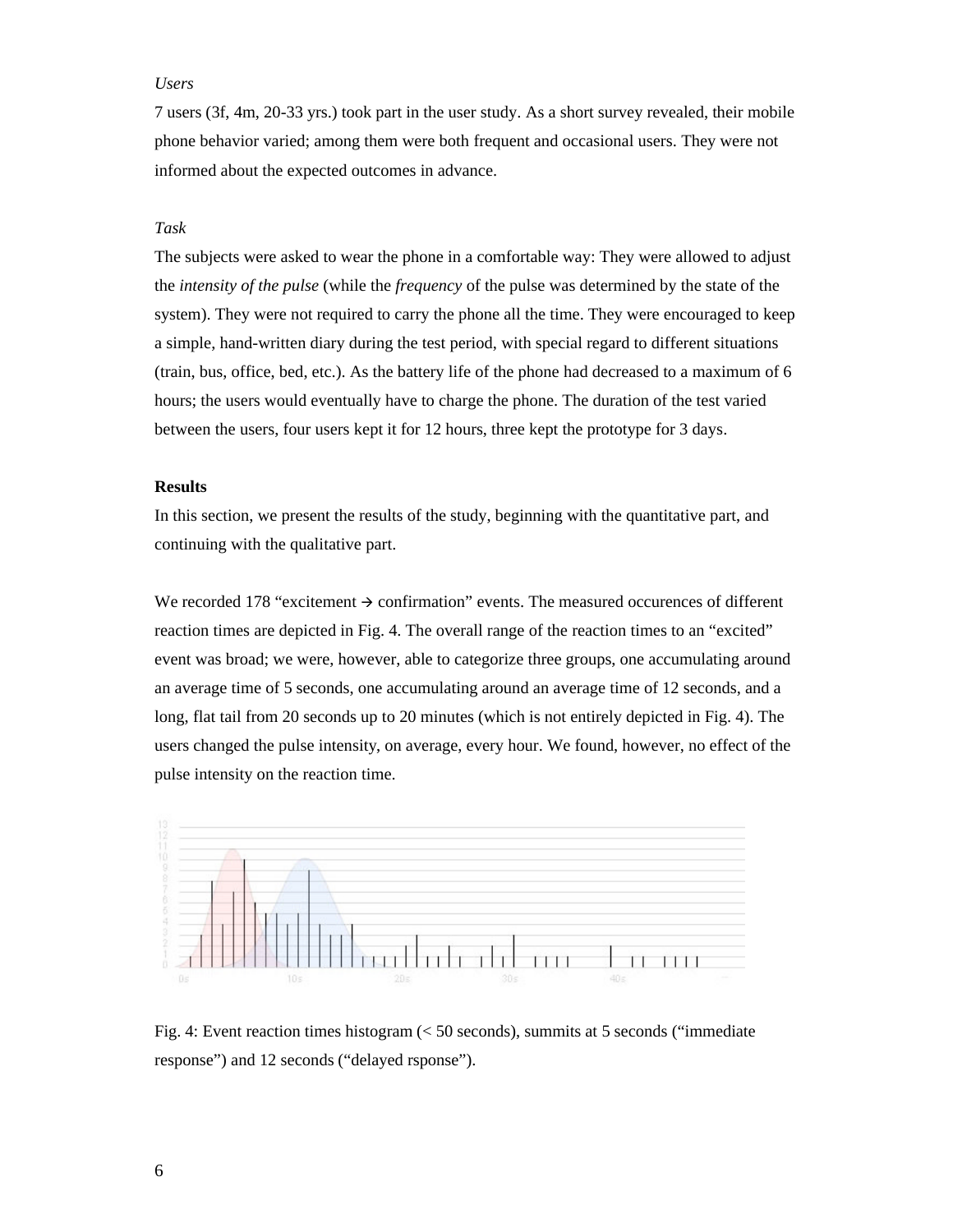Most of the users generally liked the idea of a living phone, and that the intensity of the pulse was variable and easily adjustable. It was reported that permanent vibration would take away a part of the original vibration motor's "clearliness" in terms of "something happened". In terms of acceptance of this particular prototype, the results were mixed – while some users entirely disliked the "annoying, permanent" pulsing, others reported it to be "unobtrusive" and "conveniently available only on demand, when I put my hand on it". Two subjects reported that over time, they got used to the pulse and were able to ignore it. All other subjects reported that over time, the pulse got more and more annoying. One user reported that the phone went hot due to too much vibration. Furthermore, some users proposed that the phone should only articulate the pulse "on demand", for example, when touched by a hand, or squeezed through the pocket, similar to like feeling a human pulse, which also requires a gentle, focused touch.

The users reported different impressions of how they felt with the phone, depending on the situation they were using it in. We categorized the reported situations into three different types:

*At work:* One user reported that he could either concentrate on the phone, or, otherwisely, ignore it totally. No user reported that the phone was soothing or calming him, the case was rather the opposite: All users found the phone to be "annoying" in at least one situation, and this situation was always one in a silent environment, where concentration on something else was needed (e.g. in the office, while working).

*At rest:* One subject particularly reported that it would be good to "know that the phone is there". Some users took the phone into bed, and reported it to be "annoying". Interestingly, users reported that "something is missing", once the phone has been taken out of the pocket after wearing it for a while.

*On the go:* Several users reported that they found it hard to discriminate if the phone was excited or calm without looking at it, especially while walking or in noisy environments. One user reported that "on the train" was a suitable place for the functionality to be used. Overall, transport conditions were reported to require harder vibrations.

## **Discussion**

It can be concluded that in most cases the users were simply annoyed by the pulse. This was surprising for us, as we assumed that the pulse would easily blend into the user's perception, and vanish until it would eventually change to the "excited" mode.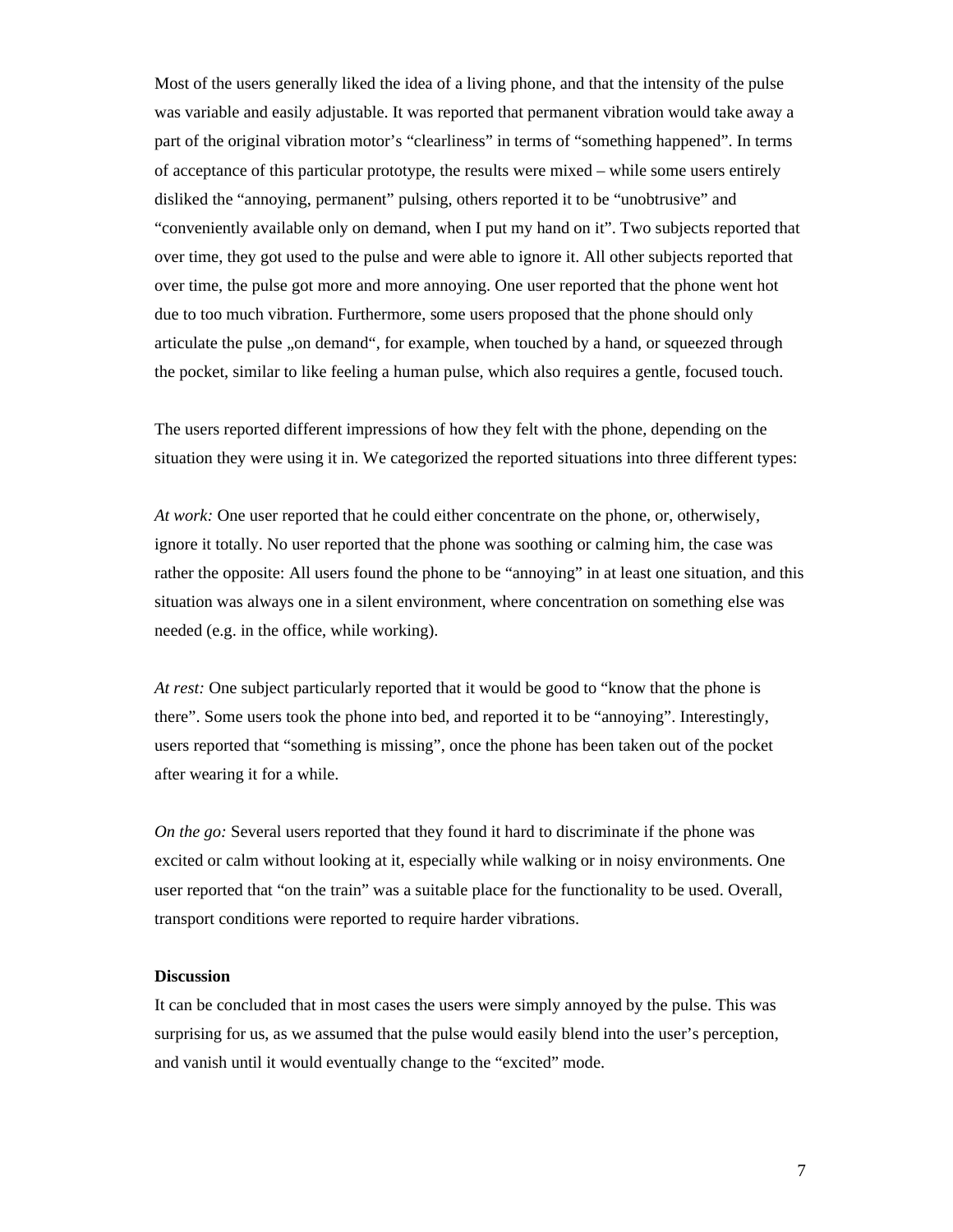The users reported that the pulse was annoying the most in situations that involved silence, focused attention, or resting. It seems that the more noise was involved in the situation, the less annoying the pulse was for the users.

The users often pointed out an ideal state of "on demand" information, in which the pulse was so subtle that they did not feel it without putting their hand on the pocket. This means that users still checked their phones, only *through* the pocket. With regard to the original problem posed, the functionality did not give them a permanent feeling for their phone, it just facilitated checking it.

The reaction times to a "excitement" event typically fell into one of three groups, one, as we claim, for each of the conditions "phone held in hand" (immediate response), "phone in pocket (body contact, response after taking out), "phone afar" (no body/visual contact, notification failed). Most users reported they had no problems to distinguish between "calm" and "excited".

With regard to our hypotheses, we conclude the following:

H1 (Habituation hypothesis): The results of this study do not confirm this hypothesis. Rather, the perception of the permanent vibration depended on the situation the users were in: While a focused, work-like situation that required the unshared attention of the user led to statements like "annoying" or "nagging", even though they had worn the pulse for hours already, on the other hand, noisy situations (train, discotheque) facilitated more comfortable feelings while wearing the pulse.

H2 (Change detection hypothesis): The data we gained from the phones' log files and the users' statements in the interviews support this hypothesis. The reaction times accumulate in a "delayed response" hill, separated from the "immediate response" hill, around the 11 seconds mark, which might well resemble the time required to take the phone out of the pocket and push the "OK" button: The users had no visual contact, and yet discovered the change in the vibration pattern. This is confirmed by the statements given in the user interviews.

Based on the findings of this investigation, we draw the following conclusions for the design of life-like tactile mobile notification systems.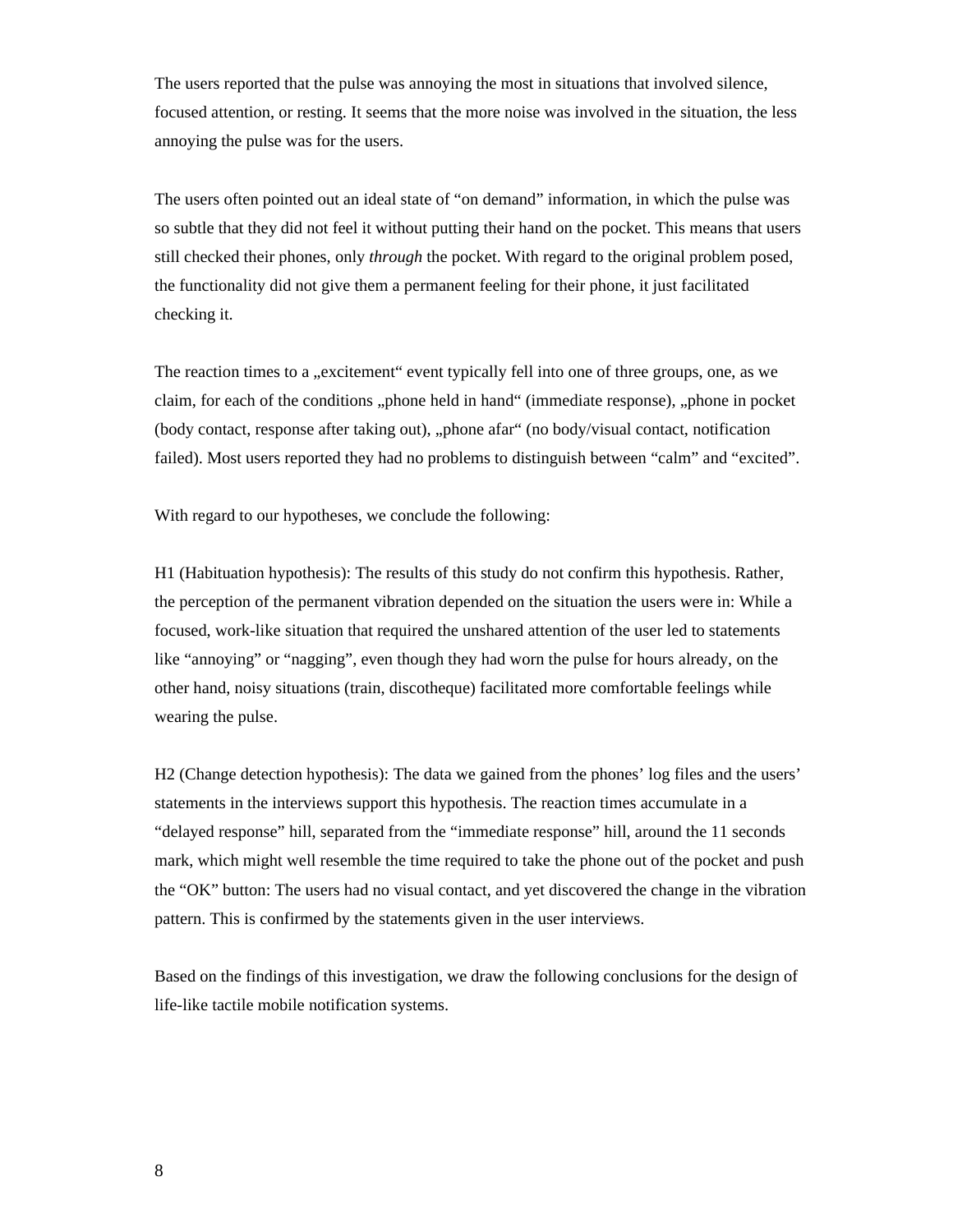## **Conclusion**

The situations in which the phone would be perceived as annoying were more than we expected, and the habituation hypothesis was rejected. Obviously, different situations require different pulse intensities, and in very quiet situations, the pulse should be turned off. It could therefore be worthwhile to add a component to the system that would automatically adjust the pulse intensity to the kinetic and acoustic noise of the current situation.

Users reported that they liked the fact that they were able to have the phone's information ready "on demand" – which might mean that they still checked their phones, and this would contradict our original assumption that the proposed system would help users to not check their phones anymore. In this case, they just did not have to take the phone out of the pocket, which underlines the convenience of "through the pocket interaction" [**9**], but leaves the question of how to achieve permanent notification on mobile phones in a non-bothersome way.

This study has revealed new insights into permanent tactile notification systems in mobile phones; it has clearified issues and also pointed out ways to approach them. The fact that the habituation hypothesis was rejected and the change detection hypothesis was supported lets us conclude that the proposed system has potential for notification purposes, but needs to be more subtle and ignorable.

One of the most striking findings, however, is the psychological gap the phone left when it was taken out of the pocket, as some users reported, that underlines the question if users *should* be informed permanently about the state of their phones: Already, users report that "something is missing" when they leave the house without their mobile phone [**12**], and a permanent tactile input as we propose it might probably even amplify this.

The proposed way of tactile information display is a promising area of research, but it should be handled with care: Too quickly users are simply annoyed by a permanent touch. For now, we conclude that any cues used by the system should be easily ignorable, and that more research needs to go into life-like signs, as to include them as a truly valuable means.

## **Outlook**

Clearly, a long-term study is needed. How much of the "external" pulse is internalized? How does the relationship to the phone change? Finally, it could be hypothesized that – when used in the right way – a calm pulse close to the body (as in baby  $[16]$  and animal  $[1]$  soothing systems) is, by itself, calming and soothing.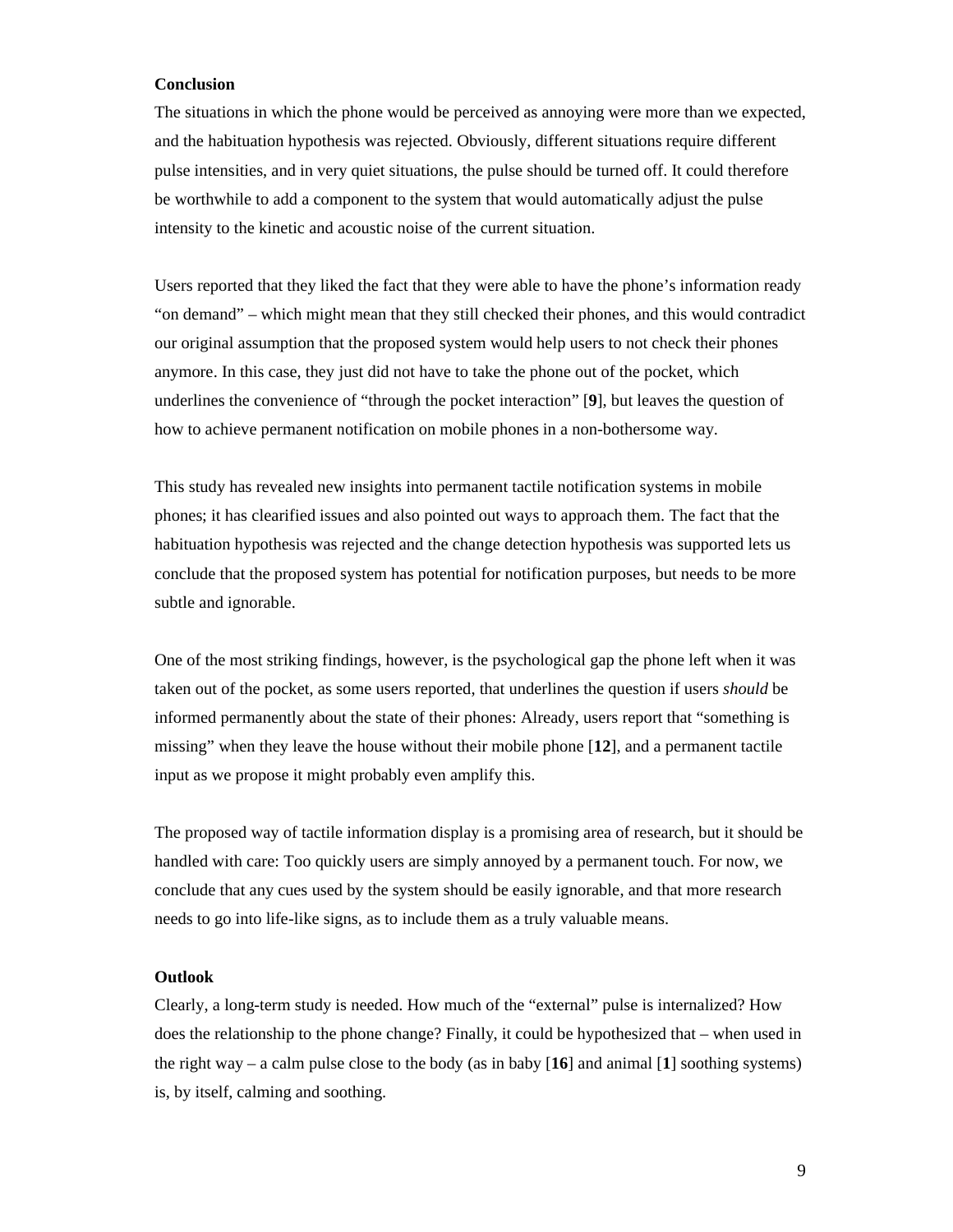# **References**

[1] Animal soothing system with heartbeat simulation device - united states patent 6968806.

[2] It@intel: Information overload vii: Distractions and interruptions.

[3] Piotr D. Adamczyk and Brian P. Bailey. If not now, when?: the effects of interruption at different moments within task execution. In *CHI '04: Proceedings of the SIGCHI conference on Human factors in computing systems*, pages 271–278, New York, NY, USA, 2004. ACM Press. [4] Alfonso Caramazza and Jennifer R. Shelton. Domain-specific knowledge systems in the

brain: The animate-inanimate distinction. *J. Cogn. Neurosci.*, 10(1):1–34, January 1998.

[5] Cute Circuit. Accessory nerve.

[6] Enrico Costanza, Samuel A. Inverso, Elan Pavlov, Rebecca Allen, and Pattie Maes. eye-q: eyeglass peripheral display for subtle intimate notifications. In *MobileHCI '06: Proceedings of the 8th conference on Human-computer interaction with mobile devices and services*, pages 211–218, New York, NY, USA, 2006. ACM.

[7] E. Cutrell, M. Czerwinski, and E. Horvitz. Notification, disruption and memory: Effects of messaging interruptions on memory and performance, 2001.

[8] Ambient Devices. Stock orb.

[9] Fabian Hemmert, Gesche Joost, André Knörig, and Reto Wettach. Dynamic knobs: shape change as a means of interaction on a mobile phone. In *CHI '08: CHI '08 extended abstracts on Human factors in computing systems*, pages 2309–2314, New York, NY, USA, 2008. ACM. [10] O. Horev. Tactophone. 2006.

[11] Hiroshi Ishii, Sandia Ren, and Phil Frei. Pinwheels: visualizing information flow in an architectural space. In *CHI '01: CHI '01 extended abstracts on Human factors in computing systems*, pages 111–112, New York, NY, USA, 2001. ACM.

[12] Diana James and Judy Drennan. Exploring addictive consumption of mobile phone technology. *ANZMAC 2005 Conference: Electronic Marketing*.

[13] S. Pauen. Early differentiation within the animate domain: Are humans something special? pages 134–151, February.

[14] Brian Scassellati. Discriminating animate from inanimate visual stimuli. In *IJCAI*, pages 1405–1410, 2001.

[15] Albrecht Schmidt, Jonna Hakkila, Richard Atterer, Enrico Rukzio, and Paul Holleis. Utilizing mobile phones as ambient information displays. In *CHI '06: CHI '06 extended abstracts on Human factors in computing systems*, pages 1295–1300, New York, NY, USA, 2006. ACM Press.

[16] United. Baby calmer kit using mother's heartbeat sound - patent 6004259.

http://www.freepatentsonline.com/6004259.html.

[17] Mark Weiser. Designing calm technology.